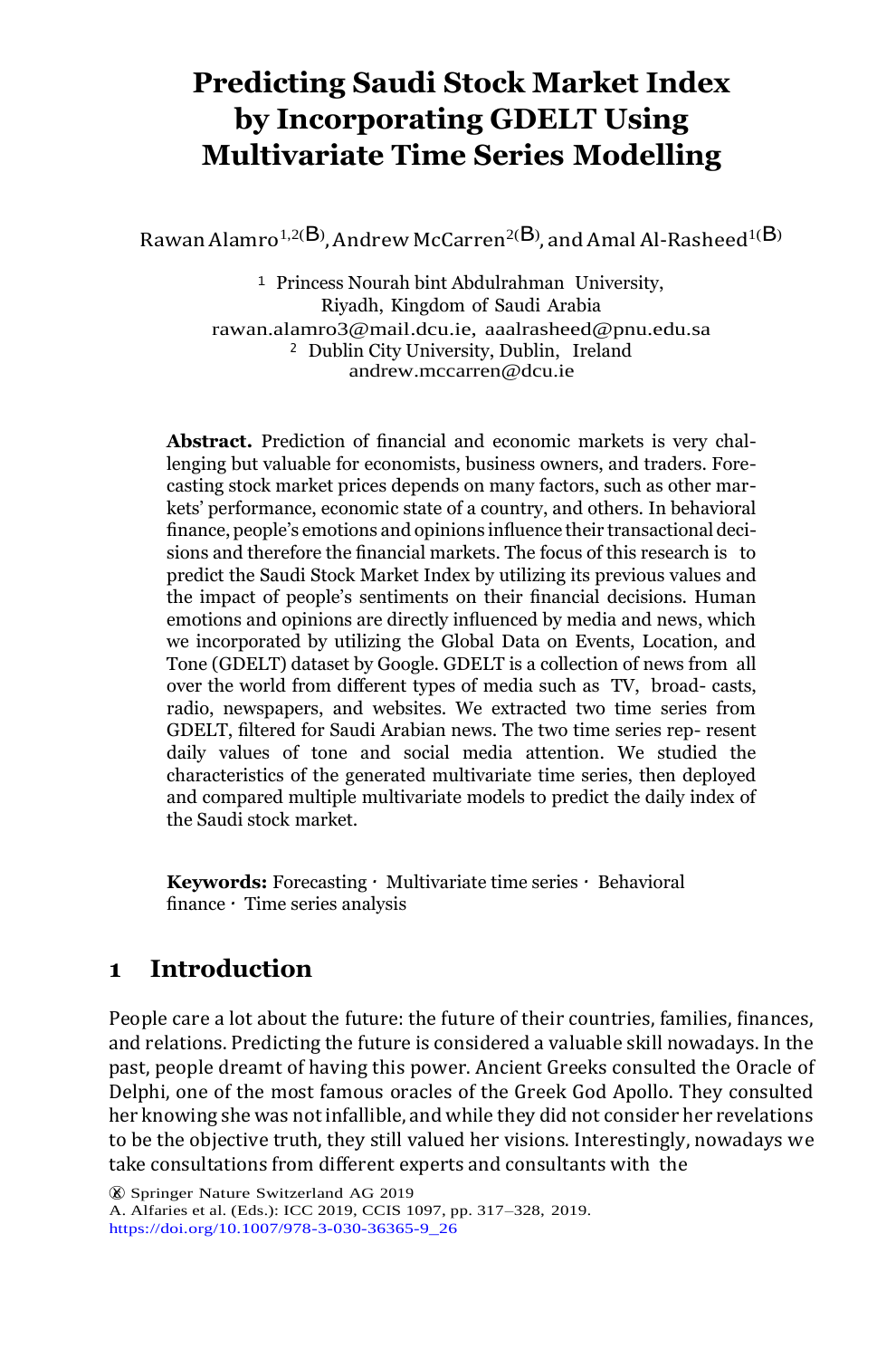same mentality of the ancient Greeks; we value their knowledge, but we do not believe in themblindly.

Experts use different types of metrics and data to predict a variety of measures. In the stock market, for example, economists use other markets to predict a single country's stock market movements. Other metrics used to predict stock markets are GDP, oil, financial freedom of a country, and many others. All previous predictors are based on reasoning and assume that people are logical creatures, which is not the case. People are emotional, and their emotions affect their decisions. Conventional economics assumes hard facts and rational decisions of people. This view has changed since the emergence of behavioural economics [\[1\]](#page-10-0). In behavioural economics, people's moods, emotions, and opinions have an impact on their transactional decisions and therefore on the financial markets. Nowadays, people are informed by different types of media such as news sites, news channels, forums, blogs, and even podcasts. Such vast amounts of infor- mation makes it very challenging to study the impact of news and information on financial markets. This leads us to the Global Data on Events, Location, and Tone (GDELT) dataset by Google. GDELT is a collection of news from all over the world from different types of media such as TV, broadcasts, radio, newspa- pers, and websites. Studying GDELT will provide a huge advantage to financial markets forecasters.

This research focuses on such effects on the Saudi Stock Market by studying the Tadawul All Share Index (TASI), which tracks the performance of all companies listed on the Saudi Stock Exchange. The research will use a time series analysis to predict the Saudi Stock Market Index by incorporating the GDELT dataset with theTASI.

#### **2 Literature Review**

The prediction of stock market trends is very important for the development of effective trading strategies [[2\]](#page-10-1). Both statistical and machine-learning approaches are used to solve this type of problem and can provide traders with a reliable technique for predicting future prices  $[3,4]$  $[3,4]$ . In general, the prediction of the movement of stock prices is considered a difficult and important task for financial time series analysis. The accurate forecasting of stock prices is essential in assisting investors and traders to increase their stock returns. The natural noise and volatility in daily stock price fluctuation is the main reason for the high complexity in stock trends forecasting [\[5\]](#page-10-4). People opinions and emotions in media is showing promise for predicting financial markets. However, the true value of such data and which parameters can it predict is not agreed upon in the scien- tific society  $[1,6]$  $[1,6]$  $[1,6]$ . Modern financial theory is based on two main concepts: the efficient market hypothesis (EMH) and the capital asset pricing model (CAPM). Both concepts hold that investors can make rational responses to the market and that the stock market is unpredictable, ignoring the analysis of investors' actual decision-making behavior  $[1,6]$  $[1,6]$  $[1,6]$ . Since the development of behavioral finance, however, existing research shows that in the case of incomplete information, people's behavior, attitudes and preferences are not completely rational, that stock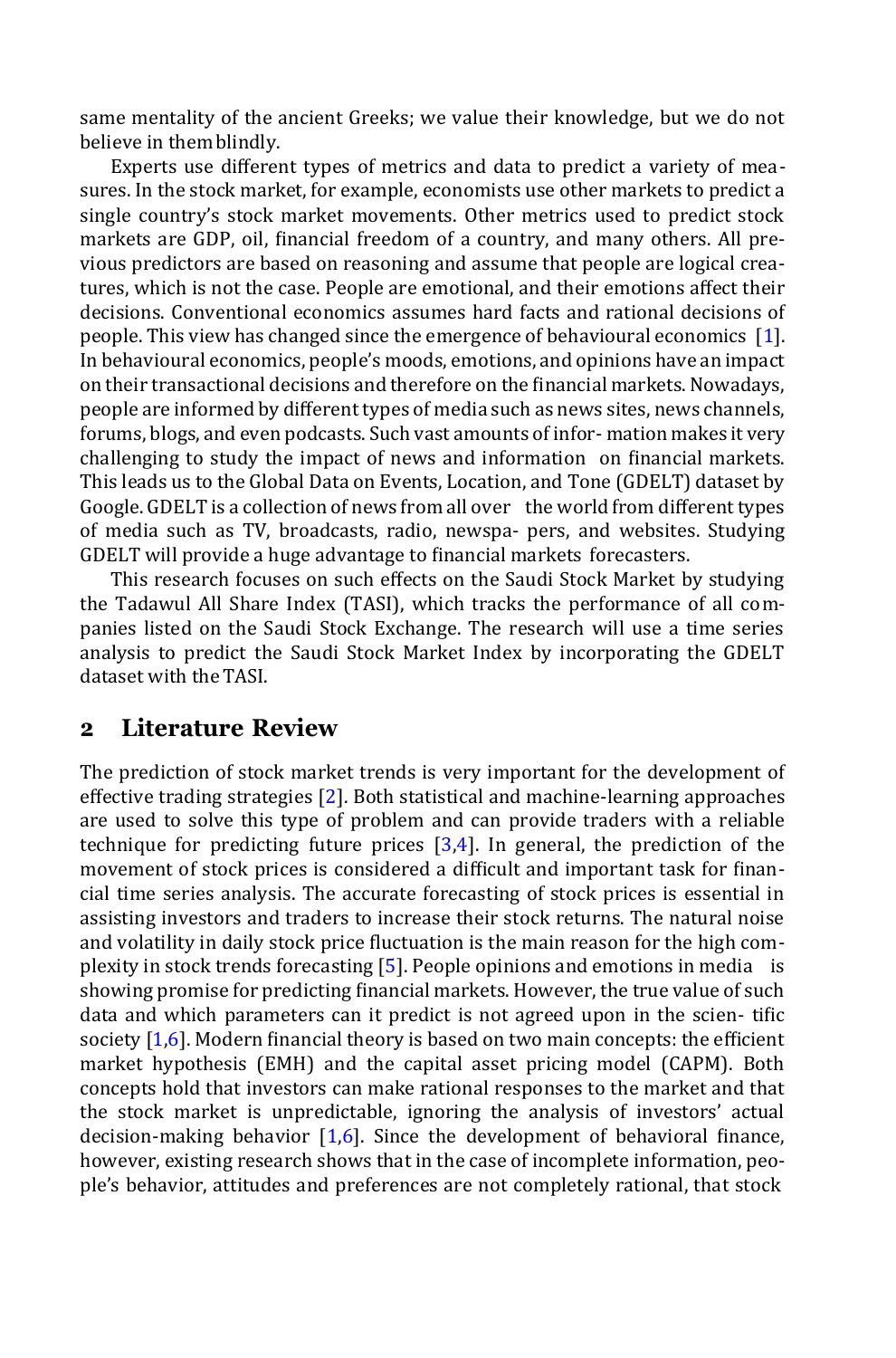prices do not randomly fluctuate and, in some ways, the price is predictable. Not only will the news have an impact on the stock price, but so will the investors' mood [\[6\]](#page-10-5). Time series analysis and prediction are part of the wider field of data mining and analysis. A group of a large number of values within unified time interval is labelled as time series data. The time can be represented by year, month, week, day, etc. In time series analysis, the behavior and characteristics of a time series are studied and analyzed to predict future values and behavior, foreseeing the future data using the historical data in a timely structure [\[7,](#page-10-6)[8\]](#page-11-0).

#### **2.1 Multivariate Time Series**

Multivariate time series models are very valuable and popular in economics but much less so in other forecasting applications. Multivariate time series models, which are extensions to univariate ones, are given only a marginal position in standard textbooks on time series analysis. Outside economics, empirical examples are uncommon. In comparison, the multivariate perspective is fundamental in economics, where single factors are traditionally studied in the context of their relationships to other factors. Contrary to other fields of knowledge, economists may discard the use of univariate time series forecasting based on the interdependence theory, which appears to be an extravagant point of view [\[9\]](#page-11-1).

Multivariate time series models are not necessarily better than univariate ones in forecasting, even in economics. While multivariate models are convenient in modeling fascinating interrelationships and achieving a better fit within a given sample, univariate methods are often found to outperform multivariate ones out of sample. And there are many possible reasons:

- There are more parameters for multivariate models than univariate ones. Each additional parameter is an unknown and has to be estimated. This estimate leads to an additional source of error due to variation in sampling.
- The number of potential multivariate model candidates exceeds their univariate counterpart. Therefore, model selection is more complex, takes longer time and more prone to errors, which affect prediction afterwards.
- Generalizing nonlinear algorithms to the multivariate models is difficult. In general, multivariate models need to be simple and to have basic structure compared to univariate models. This simplification is necessary to overcome the complication of multivariate models [\[9\]](#page-11-1).

## **3 Methodology**

This section discusses the methodologies used in this study to predict the Saudi Stock Market Index using a multivariate time series analysis. Integrating multivariate stochastic processes to be analyzed and modelled is a lengthy process that involves studying the time series characteristics and their integration and cointegration. We will use both statistical and machine learning approaches in the time series analysis to integrate GDELT dataset. Two time series from GDELT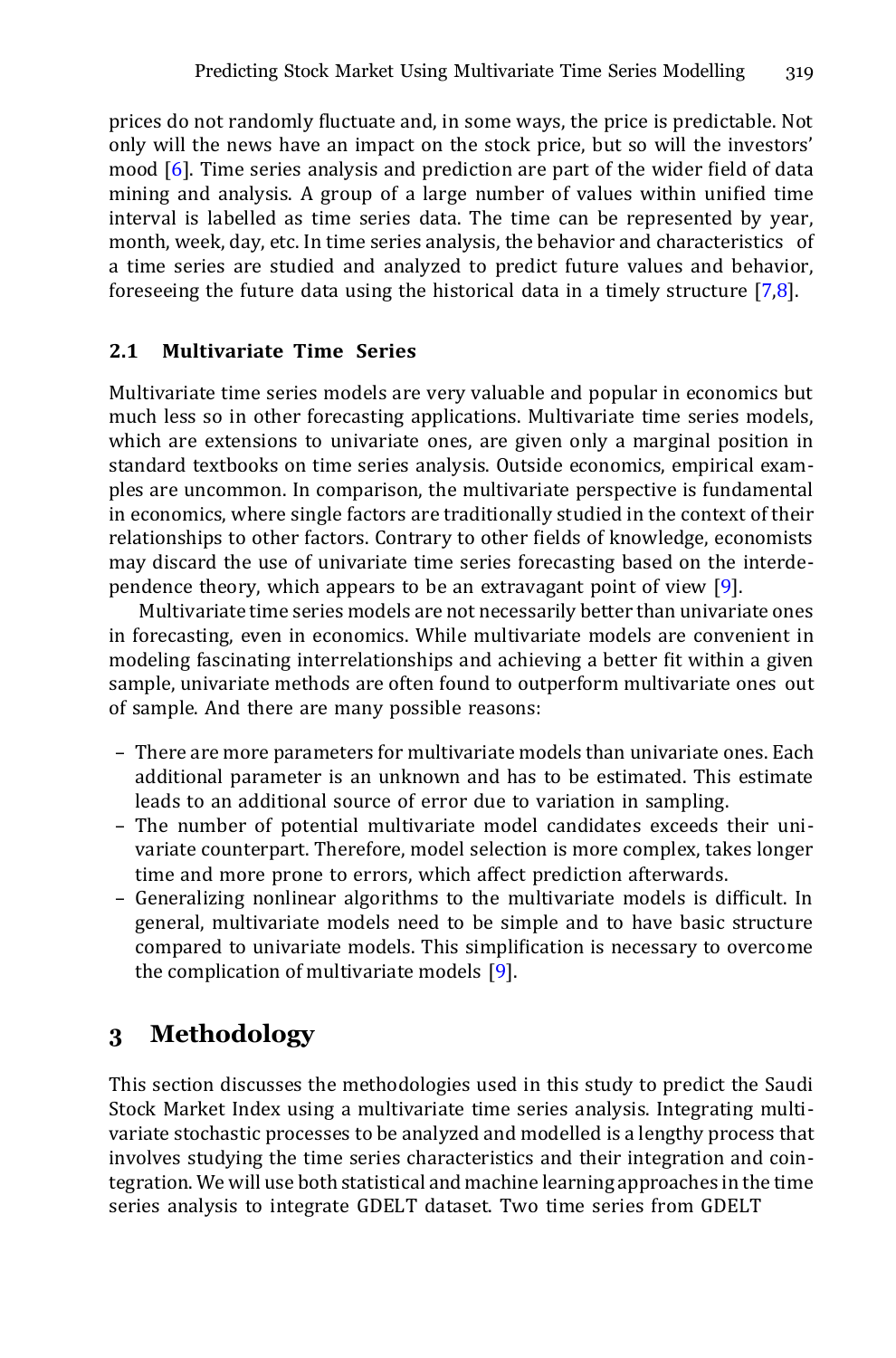will be integrated to the model, which are Tone and Social Media Attention on Saudi Arabia. The Tone time series will represent a daily scale of the negativity and positivity of the news. While the Social Media Attention time series will represent how many news piece has been published daily concerning Saudi Arabia. The models chosen in this study are VAR, ARIMAX, multivariate GARCH, and LSTM, which have all proven successful in multivariate time series analyses and econometrics. Below is a generalized formula of the proposed models:

$$
Y_t = aY_{(t-1)} + bZ_{(t-n)} + cX_{(t-m)} + e_t
$$
 (1)

where

 $Y_t$  = "stock market close price" at time t,  $Z_{(t-n)}$  = "Tone" at a previous lag n of time t, *X*(*t*−*m*) = "Social Media Attention" at a previous lag m of time t,  $e_t$  = error term at time t.

Figure [1](#page-3-0) shows the methodology used in this study. Moreover, how the data is extracted from GDELT and Tadawul The Saudi Stock Exchange Company. We extracted both Tone and Social Media Attention time series from GDELT using Google's BigQuery language in Google Cloud Platform, and TASI time series from Tadawul's online portal. Finally, Fig. [1](#page-3-0) represent the next phases of analysis, modeling andforecasting.



<span id="page-3-0"></span>**Fig. 1.** Methodology graph.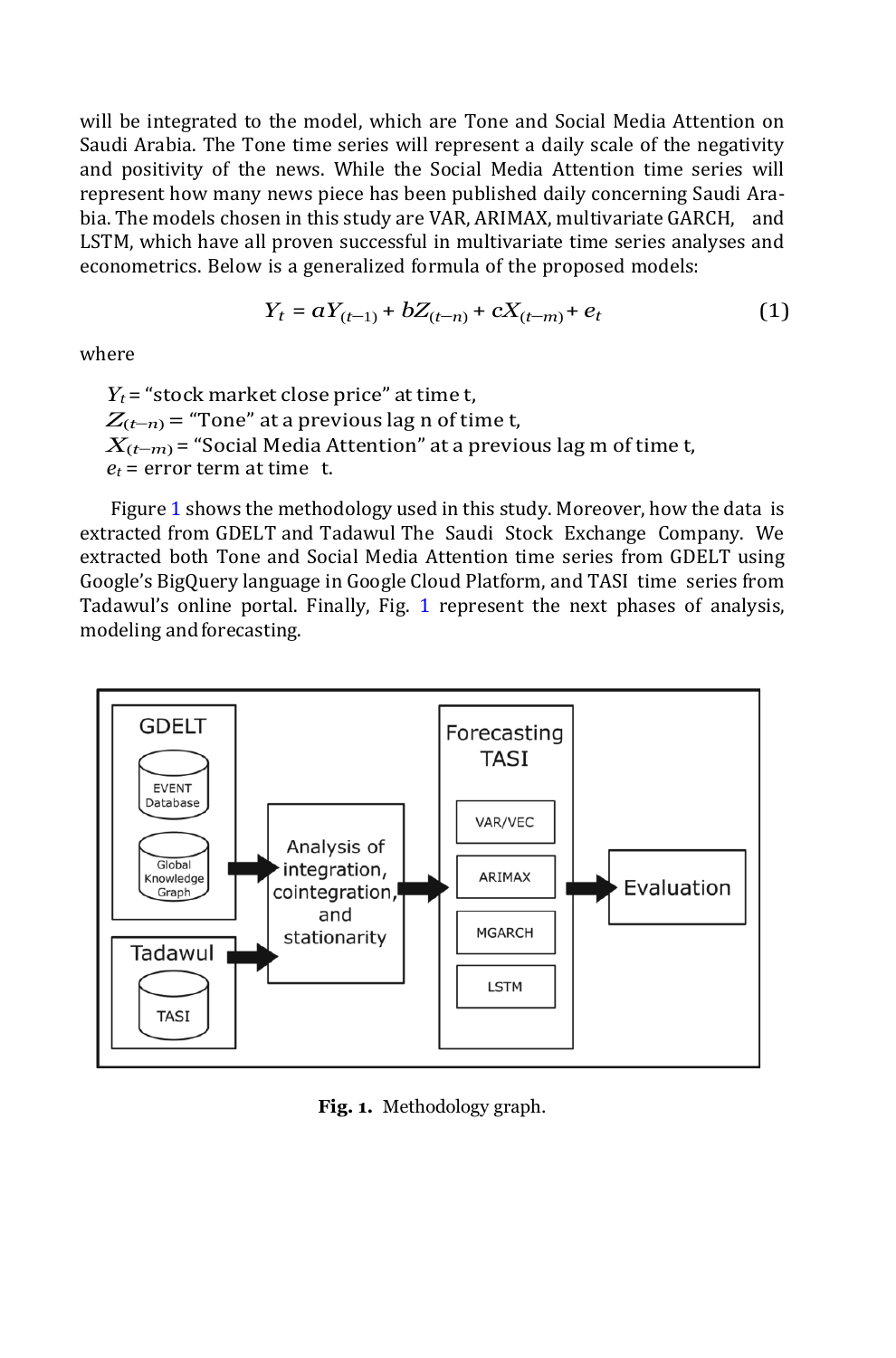#### **3.1 Multivariate Time Series and Their Properties**

Before explaining the methodology, we need to establish an understanding of multivariate time series and their special properties. Such understanding will give us a huge benefit in comprehending the data first and to examine any interrelationships. The following characteristics of multivariate time series are not all considered in the individual papers in the literature. Each research tries to cover one or two ofthem based on their choice of methodology.In this research, we try to cover all these characteristics to be able to apply it to the wide range of models used in the research.

**Cross Correlation.** One of the main objectives in multivariate time series analysis is to find relationships between the examined stochastic processes [[12\]](#page-11-2). The study of cross correlation between time series help researchers to find any hidden relationships and connections. In the relationship between two time series  $X_t$  and  $Y_t$ , the series  $Y_t$  might be correlated to past lags of  $X_t$ . The Cross Correlation Function (CCF) is beneficial for detecting lags of  $X_t$  that might be usefull predictor of  $Y_t$  [\[10\]](#page-11-3).

CCF is an important examining and assessment tool for modeling multivari- ate time series. The CCF generalizes the Autocorrelation Function (ACF) which is the autocorrelation function used on univariate time series to be used on the multivariate approach. Therefore, its main objective is to find linear dynamic correlations and interactions in time series data that have been produced from stationary processes [\[13\]](#page-11-4). Let  $X_t$  and  $Y_t$  represent a couple of stochastic processes that are stationary. Then the CCF is given as follows  $[13]$ .

$$
K_{XY}(T) = E[X_{t-T}Y_t]
$$
\n(2)

**Integration and Cointegration.** In multivariate time series forecasting, cointegration is another important feature that need to be studied but usually neglected by beginners in statistics and econometrics. Cointegration examine nonstationary time series, which have variances, and means that differ over time. Therefore, cointegration allow researchers to identify the long-run rela- tionships or equilibrium in systems.

*Integration.* In statistics and econometrics, the order of integration I(d) of a time series is a statistical summary that state the minimum number of differences needed to convert the time series to a stationary one.

*Cointegration.* Cointegration is a statistical characteristic of multivariate time series or a collection of time series variables, which identify the degree to which these variables are sensitive to the same average over time. Therefore, confirm whether the distance between them remains constant over time. In the contrary, correlation return if the variables move to the same or opposite direction, which makes them positively or negatively correlated.

Two stochastic processes (time series)  $X_t$  and  $Y_t$  are called cointegrated if the following two conditions are fulfilled: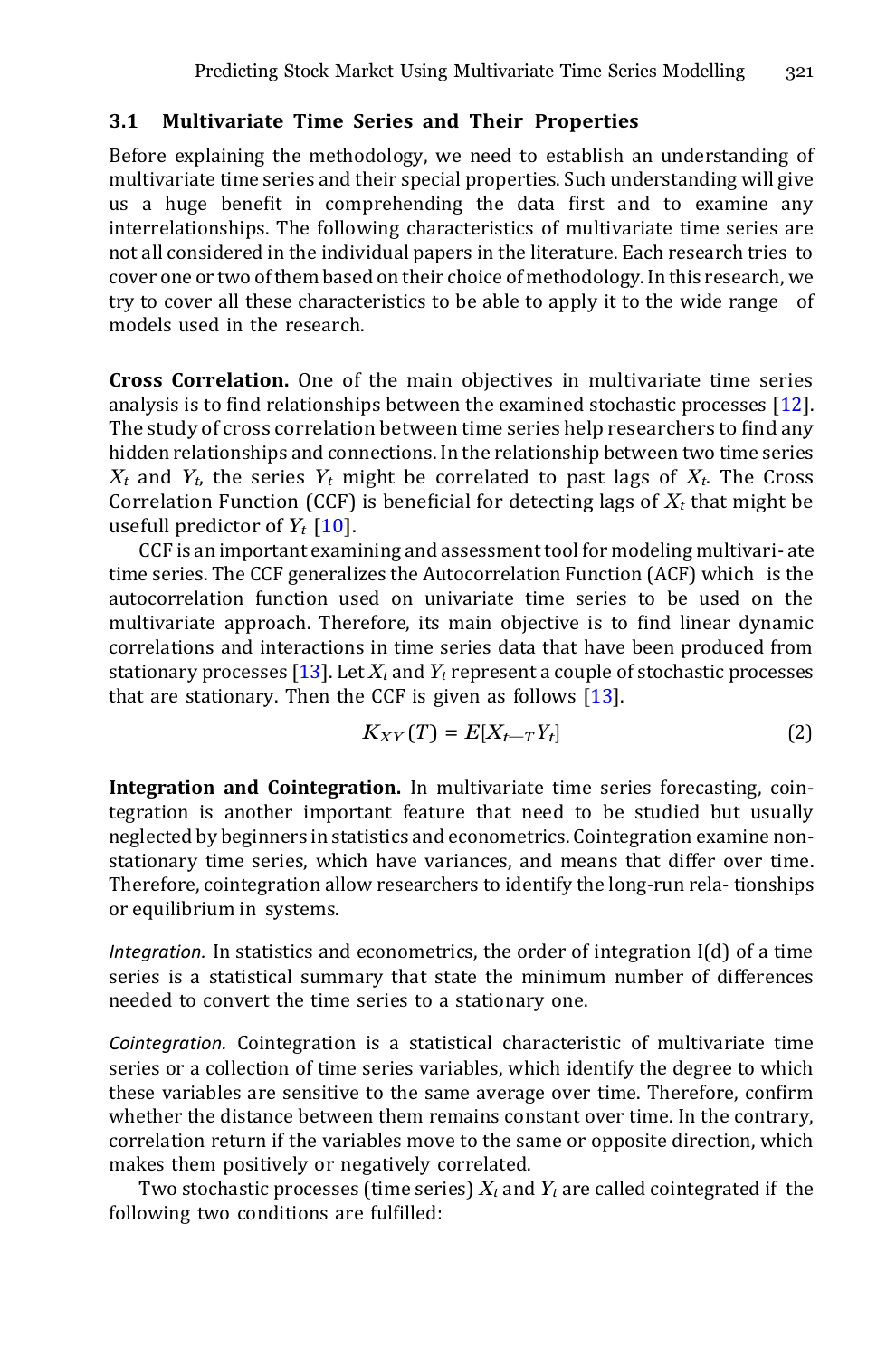- 1.  $X_t$  and  $Y_t$  are both integrated processes of order one, i.e.  $X_t$   $I(1)$  and  $Y_t$   $I(1)$ .
- 2. There exists a constant β  $\angle$  = 0 such that  $Y_t$  − β $X_t$  is a stationary process, i.e. *Y<sup>t</sup> −*β*X<sup>t</sup> I*(0).

The issue whether two integrated processes are cointegrated can be decided on the basis of a unit root test  $[3,13]$  $[3,13]$ .

**Endogenous Variables and Exogenous Variables.** Endogenous and exogenous variables are widely used in econometrics and sometimes in statistics. Endogenous variables are similar to (but not the same as) dependent variables. Endogenous variables' values are influenced by other variables in the model. Meanwhile exogenous variable is not determined or influenced by any other variables in the model, although it could be affected by factors outside the model [[3\]](#page-10-2).

For example, a model trying to predict electricity consumption with the following available variables; electricity consumption, weather, financial situation of a country. The endogenous variables are electricity consumption, while the weather is considered an exogenous variable as it is not influenced by any other variable in the system. Financial situation is harder to classify as an exogenous variable, as we can argue that it could be influenced by weather and electricity consumption even in a subtle way. In this case, a variable can be considered partially exogenous and partially endogenous.

These characteristics of the variables are important in multivariate time series modeling, as some models are more appropriate to endogenous types such as VAR and some models are more appropriate to exogenous types such as ARI- MAX [\[3,](#page-10-2)[10,](#page-11-3)[15\]](#page-11-5).

#### **3.2 Vector Autoregressive and Vector Error Correction Models**

In its basic form, a VAR consists of a set of *K* endogenous variables  $y_t = (y_{1t},...,$ *ykt,...,yKt*).

One important characteristic of a VAR(p)-process is its stability. This means that it generates stationary time series with time-invariant means, variances, and covariance structure, given sufficient starting values. One of the basic assumptions of VAR model is stationarity of all series, nonetheless differencing nonstationary time series individually considered a bad practice, as this might demolish important dynamic information. The critical issue is cointegration. In short, when there is cointegration, cointegrated models such as VEC (Vector Error Correction) should be used for forecasting. When there is no cointegration, series with an integrated appearance should be differenced [\[10](#page-11-3)[,11\]](#page-11-6).

The vector error correction (VEC) model is a special form of the VAR model which is used for variables that are stationary in their differences. VEC model is able to handle any cointegrating relationships between the variables and take it into consideration. VEC model is built with cointegration relations to restrict the long run effect of the endogenous variables to model their cointegrating relationship. The cointegration term is known in VEC as the error correction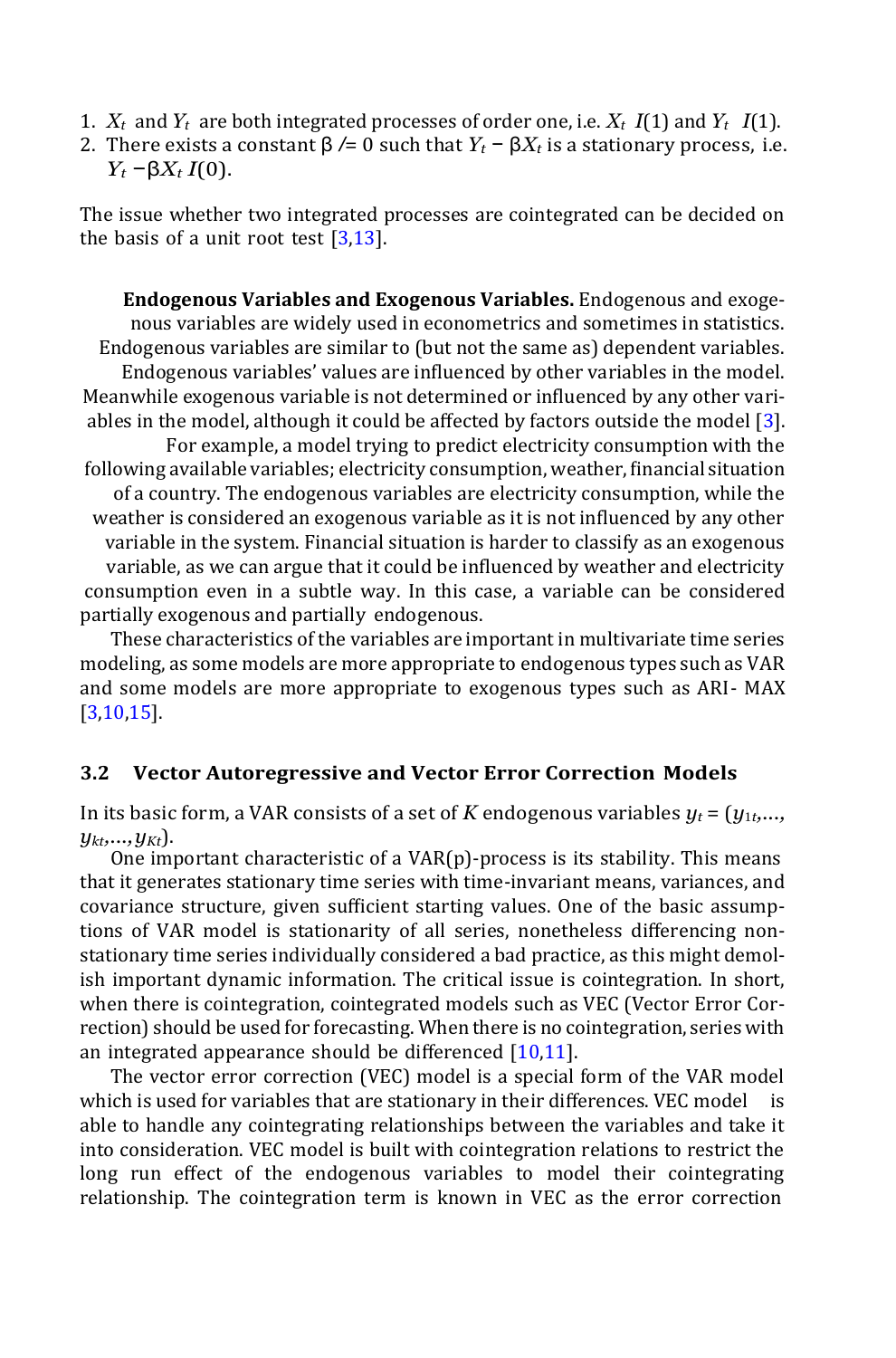term as the deviation from long run equilibrium is corrected steadily through a series of short run amendments [\[10\]](#page-11-3).

#### **3.3 ARIMAX Model**

Autoregressive Integrated Moving Average (ARIMA) models provide another approach to time series forecasting. ARIMA model is consider one of the widely used approaches in time series forecasting. ARIMA models aim to describe the autocorrelations in the data. ARIMA (p, d, q) is a combination of Autoregressive model  $AR(p)$  and a Moving Average model  $MA(q)$  for non-stationary time series where I(d) indicate the integration order.

Autoregressive Integrated Moving Average with Exogenous Variable (ARI-MAX) model extend ARIMA models through the inclusion of exogenous variables X. ARIMA is also an extension to another model, which is the Autoregressive Moving Average (ARMA) model. ARIMA model is used in some scenarios where data are non-stationarity, a preliminary differencing step can be imple-mented once or more to remove the non-stationarity [\[15,](#page-11-5)[16\]](#page-11-7).

#### **3.4 Multivariate GARCH Model**

The autoregressive conditional heteroscedasticity model (ARCH) is a statistical model for stochastic process that explain the variance of the current error term. Various problems in finance have motivated the study of the volatility or variability, of a time series. ARMA models were used to model the conditional mean of a process when the conditional variance was constant. However, the assumption of a constant conditional variance will be violated. Models such as the autoregressive conditionally heteroscedastic or ARCH model, first introduced by Engle [[17\]](#page-11-8) were developed to model changes in volatility. These models were later extended to generalized ARCH or GARCH models by Bollerslev [\[16\]](#page-11-7). The ARCH model is used traditionally when the error variance follows an autoregressive (AR) model. Therefore, the generalized autoregressive conditional heteroscedasticity (GARCH) model will be used if an autoregressive moving average (ARMA) model is assumed for the error variance, GARCH is a statistical model usually used in analyzing financial time series data [\[17\]](#page-11-8).

Heteroscedasticity explain the irregular pattern of variation of a variable, or an error term in a statistical model. Essentially, when heteroscedasticity is assumed, values do not follow a linear pattern. In the contrary, they tend to cluster. Therefore, the results and predictive value one can extract from the model will not be reliable hence the necessity for using ARCH/GARCH models [\[18\]](#page-11-9).

Although modelling volatility of the prices and returns was the main objective, understanding the co-movements of financial metrics is greatly important in practical cases. therefore, it is substantial to extend the GARCH model to the multivariate case (MGARCH) [\[19\]](#page-11-10).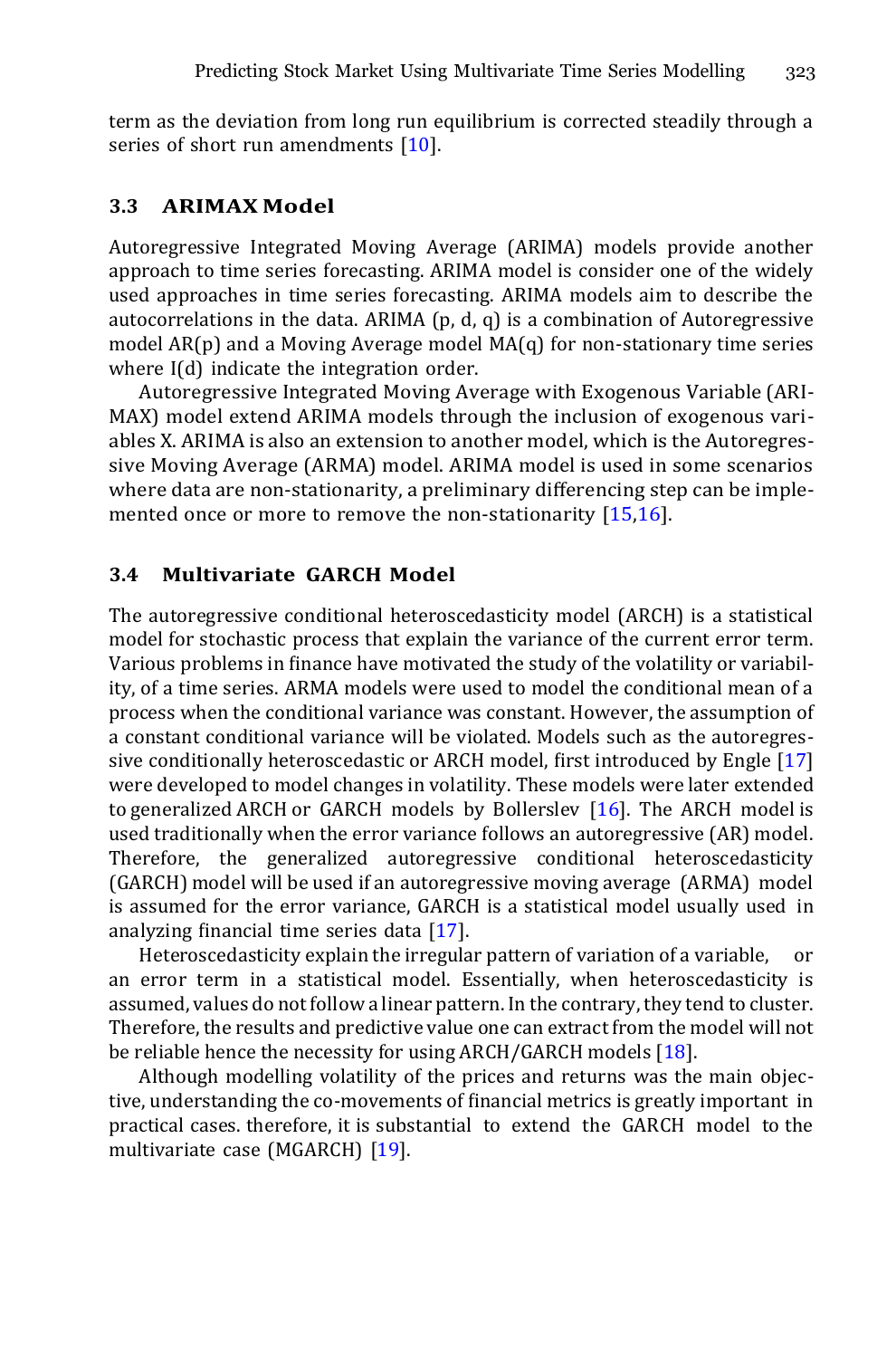#### **3.5 LSTM Model**

Long Short Term Memory networks (LSTM) are a special kind of Recurrent Neural Network with the ability to learn long term relationships. They were introduced by Hochreiter & Schmidhuber  $[20]$ , and were polished and distributed by many people in preceding work. They work very well on a many types of problems, and are now extensively used. All recurrent neural networks have the form of a looping chain of neural network. In traditional RNNs, this looping unit will have a very simple structure, for example; an individual tanh layer [\[21\]](#page-11-12). LSTMs are designed explicitly to avoid the problem of long-term dependency. Their default behavior is to remember information for long periods of time. LSTM is used in the deep learning field, contrary to standard forward neural networks. LSTM has feedback functionality that enable it to be a general purpose model. LSTM special properties enable it to be successful in many applications such as speech recognition, video processing, time series, and medical predictions [\[20\]](#page-11-11). LSTM model is well suited to forecast, process, and analyze time series data, as the duration between important events can be unknown, because of the different lags [\[6,](#page-10-5)[22\]](#page-11-13).

A common LSTM unit is composed of a cell, an input gate, an output gate and a forget gate. cell remembers values over arbitrary time intervals and the three gates regulate the flow of information into and out of the cell [\[20\]](#page-11-11).

## **4 Implementation**

The dataset used in this study is GDELT developed by Google and TASI (Tadawul All Share Index), which is the Saudi stock market index. GDELT contains two main datasets; GDELT Event Database and GDELT Global Knowl- edge Graph (GKG). GDELT's entire quarter-billion-record database can be extracted using Google's BigQuery and Google Cloud Platform. The database is updated every 15 min and we can query, export, and analyze using SQL language [\[23\]](#page-11-14).

Before forecasting, the data has been analyzed and pre-processed. The TASI data set represents the daily closing price of the Saudi market index. Media Attention represents the number of articles and new pieces across all media about Saudi Arabia, which is extracted from GDELT. Finally, Tone represents the tone of each of these news pieces from different media types, which is also extracted from GDELT. There was no missing values in the data. The Tone data has been smoothed to represent only one value per day; this aggregation has been completed using the mean Tone values for each day.

To analyze the time series, first we studied the cross correlation function to find any linear relationship between Tone, Media Attention, and TASI. The CCF shows that there is a strong negative relationship between TASI and SMA at lag 1 (as our data is daily, the lag is one day), and there is also a strong negative relationship between TASI and Tone at lag 1. These findings indicate that both Tone and Media Attention could have a predictive power over TASI [\[13,](#page-11-4)[14\]](#page-11-15) (Fig. [2\)](#page-8-0).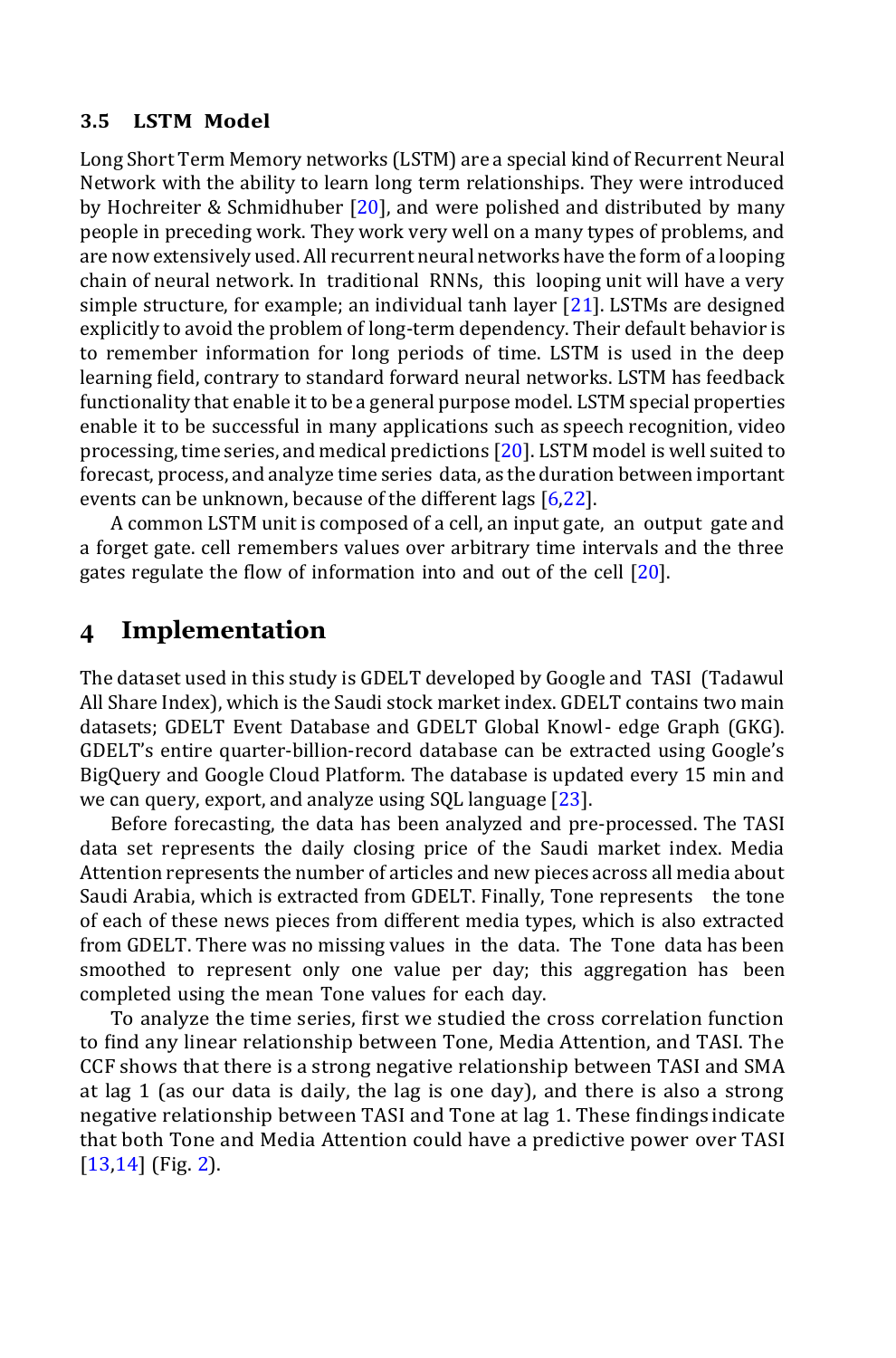

Time Series Graph of GDELT and TASI

<span id="page-8-0"></span>**Fig. 2.** Multivariate time series graph of GDELT and TASI.

Stationarity has been tested on all three time series using stationarity tests. Kwiatkowski-Phillips-Schmidt-Shin (KPSS), Augmented Dickey–Fuller (ADF), and Autocorrelation Function (ACF) stationarity tests have been conducted and showed that the TASI, Tone, and SMA are non-stationary and need to be differenced (first order) [[10\]](#page-11-3). As all time series are non-stationary, we cannot model the data in the simplest form of VAR. In this case we also cannot difference the data before studying the cointegration of these time series, because if they are cointegrated some interrelation regressors might be lost in the process [\[10\]](#page-11-3). Johansen's test for cointegrating has been implemented and shows that there is cointegration between the series. Therefore we cannot use the simple form of VAR. The vector error correction (VEC) model has been used instead, which can handle the cointegration and non-stationarity.

After fitting the ARIMAX model, we studied the model residuals to ensure the good fit of the data. A residual analysis shows that the residuals have a con- stant mean, normally distributed, and goes gradually to zero in the ACF graph, which are all good indicators of a proper fit [[15,](#page-11-5)[16\]](#page-11-7). MGARCH was implemented using GO-MGARCH, which is one of the dynamic conditional correlation mod- els (DCC) in GARCH modelling. Multivariate GO-GARCH is able to explain and model the fluctuating volatility that is mostly present in stock market data and financial data [\[17\]](#page-11-8). In LSTM modelling, we split the data to train and test sets. After that, the input variables were reshaped into 3D format as restricted by LSTM (samples, time, and features) [\[22\]](#page-11-13).

#### **5 Evaluation**

It is essential to evaluate forecast accuracy using actual forecasts. Therefore, the quantity of the residuals is not a reliable indication of the likelihood of the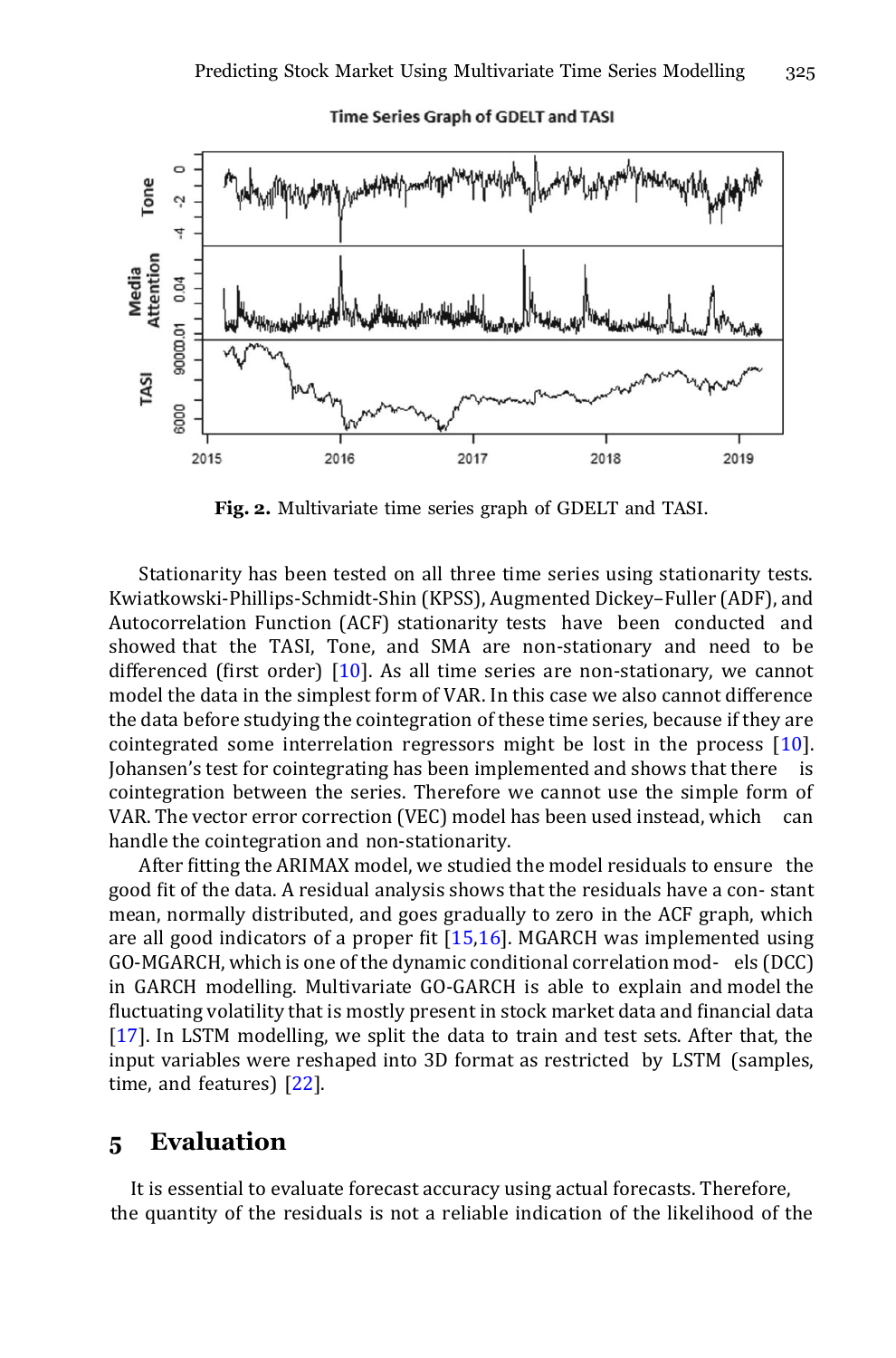forecast errors. The forecast's accuracy can only be considered and therefore measured when the model is performed on new data that was not used in fit- ting the forecasting model. Traditionally, before modelling, researchers start by dividing the data into two parts, training data and testing data. Training data is used to estimate and generate the parameters of the model and the test data is used to calculate its accuracy. Because the test data is not used to estimate the model, it should be a reliable indicator of the model's predictive power on new data [\[11,](#page-11-6)[24\]](#page-11-16).

To evaluate the different models implemented for forecasting, we used error measures and scale-dependent measures. The two most commonly used scaledependent measures are based on the absolute errors or squared errors  $[24]$ :

√ *Meanabsoluteerro*:*MAE*=*mean*(*|et|*) (3)

$$
Rootmeansquare derror: RMSE = (mean(e2))
$$
 (4)

In forecasting time series, error measures are the most commonly used accuracy measures. A study forecasting crude oil prices based on internet concern used MAE, RMSE, and MAPE as error measures for the prediction [\[24\]](#page-11-16). Another study used MAE and RMSE to evaluate the prediction of crude oil prices based on deep learning modelling using text [\[4\]](#page-10-3).

MAE is more popular than RMSE, as it is easier to implement and under- stand. The table below shows the results of each model. We can conclude that LSTM is the most accurate model, scoring 0.59 MAE, and that VAR and mul- tivariate GARCH are the lowest performing models (Table [1\)](#page-9-0).

| Model \error measure | RMSE <sup>1</sup> | MAE             |
|----------------------|-------------------|-----------------|
| <b>VAR \VEC</b>      |                   | 8080.49 8074.12 |
| <b>ARIMAX</b>        | $325.06$   284.75 |                 |
| Multivariate GARCH   | 8038.9            | 8032.5          |
| <b>LSTM</b>          | 0.61              | 0.59            |

<span id="page-9-0"></span>Table 1. Forecasting results.

The LSTM loss function demonstrate that the training performance and the test performance were almost the same after the thirtieth iteration, which proves that the model is not overfitting.

The results shows that the VAR model performance is low compared to LSTM and ARIMAX, which can be explained by the endogenous/exogenous characteristics of the variables. The VAR model assumes all variables are endogenous. In our model, the TASI variable, which is the stock market index closing price, is endogenous, as it depends on the other two variables, Media Attention and Tone. Meanwhile, Media Attention and Tone can be partially endogenous and partially exogenous, as we are not certain. We can argue that the stock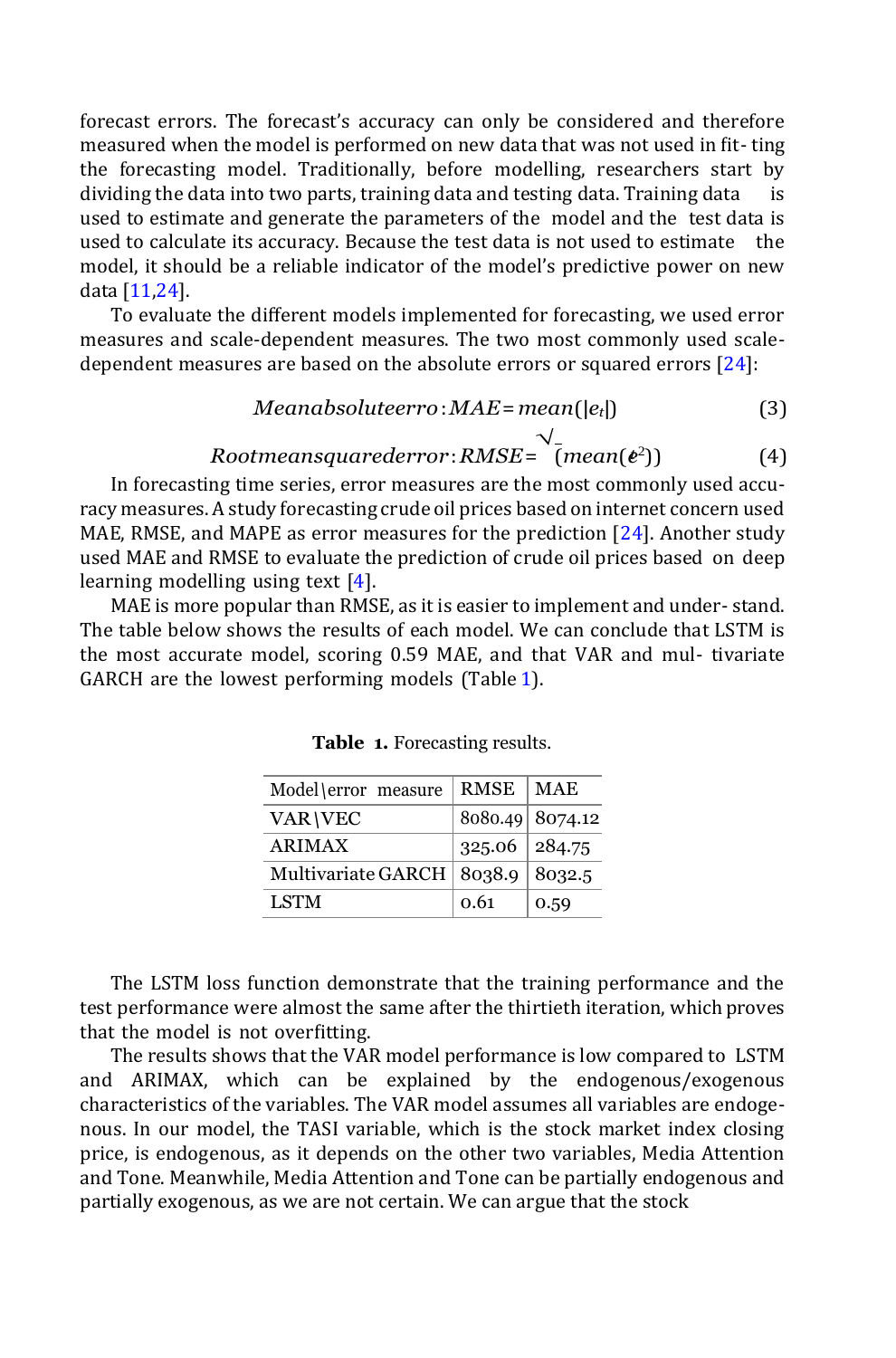market index could affect Media Attention and Tone but not strongly, which makes them more exogenous, hence the success of ARIMAX compared to VAR [\[3\]](#page-10-2).

A disadvantage of the multivariate GARCH model is that the number of parameters to be estimated in the equation increases rapidly, which consequently leads to a higher degree of errors, hence the high error measure of the multivariate GARCH in this research [\[19\]](#page-11-10).

## **6 Conclusion**

Predicting stock market movements is critical for the development of effective trading tactics. Both statistical and machine learning approaches are used to solve this problem and can provide traders a reliable technique for predicting future prices. Forecasting stock market prices is a challenging task, as stock markets depend on multiple factors that vary in type and extraction complexity. Financial markets can be influenced by economic factors and non-economic fac- tors, which are harder to figure and to analyse. Human behaviours, emotions, and sentiments are an example of non-economic factors that are difficult to track and extract. In this study, we try to solve this issue by introducing GDELT as a global media dataset that has different useful features. We extracted two time series from GDELT, filtered for Saudi Arabian news. The two time series represent daily values of tone and social media attention. We studied the characteristics of the generated multivariate time series, then deployed and compared multiple multivariate models to predict the daily index of the Saudi stock market. The results show that the model with the highest performance is LSTM, with 0.59 MAE. This concludes that LSTM can give very accurate forecasts, as it has a very low MAE compared to the mean value of TASI, which is 7413.

### **References**

- <span id="page-10-0"></span>1. Ogaki, M., Tanaka, S.C.: Behavioral Economics. Springer, Singapore (2017). <https://doi.org/10.1007/978-981-10-6439-5>
- <span id="page-10-1"></span>2. Elshendy, M., Fronzetti Colladon, A.: Big data analysis of economic news: hints to forecast macroeconomic indicators. Int. J. Eng. Bus. Manag. **9**, 1–12 (2017)
- <span id="page-10-2"></span>3. Mills, T.C.: Time Series Econometrics. Springer, Cham (2015)[. https://doi.org/10.](https://doi.org/10.1057/9781137525338) [1057/9781137525338](https://doi.org/10.1057/9781137525338)
- <span id="page-10-3"></span>4. Li, X., Shang, W., Wang, S.: Text-based crude oil price forecasting: a deep learning approach. Int. J. Forecast. **35**, 1548–1560 (2018)
- <span id="page-10-4"></span>5. Ticknor, J.L.: A Bayesian regularized artificial neural network for stock market forecasting. Expert Syst. Appl. **40**(14), 5501–5506 (2013)
- <span id="page-10-5"></span>6. Zhang, G., Xu, L., Xue, Y.: Model and forecast stock market behavior integrating investor sentiment analysis and transaction data. Cluster Comput. **20**(1), 789–803 (2017)
- <span id="page-10-6"></span>7. Fakhrazari, A., Vakilzadian, H.: A survey on time series data mining. In: IEEE International Conference on Electro Information Technology, pp. 476–481 (2017)